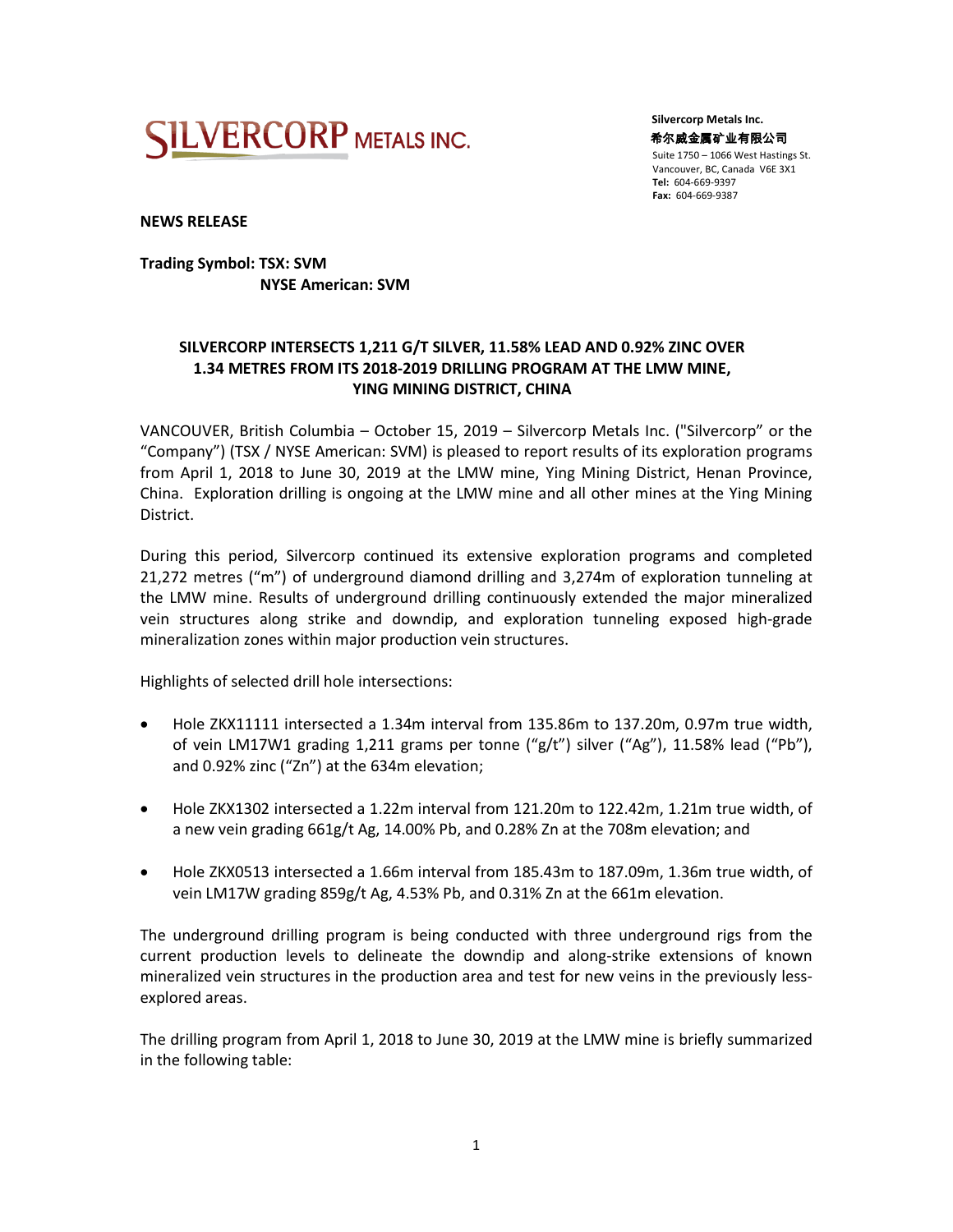| <b>Major Target Veins</b>                           | <b>Metres</b><br><b>Drilled</b> | <b>Holes</b><br><b>Completed</b> | <b>Samples</b><br><b>Collected</b> | <b>Holes</b><br><b>Intersected Vein</b><br><b>Structures</b> | <b>Holes Intersected</b><br>Mineralization* |  |
|-----------------------------------------------------|---------------------------------|----------------------------------|------------------------------------|--------------------------------------------------------------|---------------------------------------------|--|
| LM7. LM8. LM8 4.<br>LM12. LM16. LM17.<br>W17W. LM25 | 21.272                          | 69                               | 1.057                              | 67                                                           | 26                                          |  |

\*Mineralized intersection in drill holes is defined by silver equivalent value (AgEq) greater than or equal to 130 g/t.

Highlights of selected mineralization zones exposed in exploration drift tunnels:

- Drift Tunnel PD969-LM12E-969-9NYM exposed mineralization 52m long and 0.54m wide (true width) grading 958g/t Ag, 2.77% Pb, and 0.22% Zn within vein structure LM12E on the 969m level;
- Drift Tunnel PD969Shaft-LM32-600-116SYM Extension exposed mineralization 83m long and 0.32m wide (true width) grading 896g/t Ag, 3.31% Pb, and 0.71% Zn within vein structure LM32 on the 700m level; and
- Drift Tunnel XPDS-LM16-725-117NYM exposed mineralization 110.5m long and 0.85m wide (true width) grading 517g/t Ag, 2.72% Pb, and 0.39% Zn within vein structure LM16 on the 725m level.

The exploration tunneling, comprising drifting, crosscutting and raising, was driven along and across major mineralized vein structures to upgrade drill defined mineral resources and test for new parallel and splay structures. Exploration tunneling in the 2018-2019 exploration program at LMW has been mainly conducted between elevation levels 550m and 969m.

The tunneling program from April 1, 2018 to June 30, 2019 at the LMW mine is briefly summarized in the following table:

|                                                                                                | Total            | Channel<br><b>Samples</b><br><b>Collected</b> | <b>Drift</b><br>Tunneling<br>Included (m) | Total Mineralization* Exposed by Drift Tunneling |                                  |             |           |           |  |
|------------------------------------------------------------------------------------------------|------------------|-----------------------------------------------|-------------------------------------------|--------------------------------------------------|----------------------------------|-------------|-----------|-----------|--|
| <b>Major Target Veins</b>                                                                      | Tunneling<br>(m) |                                               |                                           | Lenath<br>(m)                                    | <b>Average True</b><br>Width (m) | Ag<br>(g/t) | Pb<br>(%) | Zn<br>(%) |  |
| LM8 4, LM8W, LM8 4 1,<br>LM12 1, LM12E, LM14, LM16,<br>LM17W. LM19W2. LM25. LM30.<br>LM32. T24 | 3.274            | 1.495                                         | 2.549                                     | 708                                              | 0.62                             | 384         | 3.98      | 0.33      |  |

**\***Mineralization is defined by silver equivalent value (AgEq) greater than or equal to 130 g/t.

Tables 1 and 2 below list the assay results of selected mineralized intersections in drill holes and mineralized zones exposed in drift tunnels in the exploration programs from April 1, 2018 to June 30, 2019.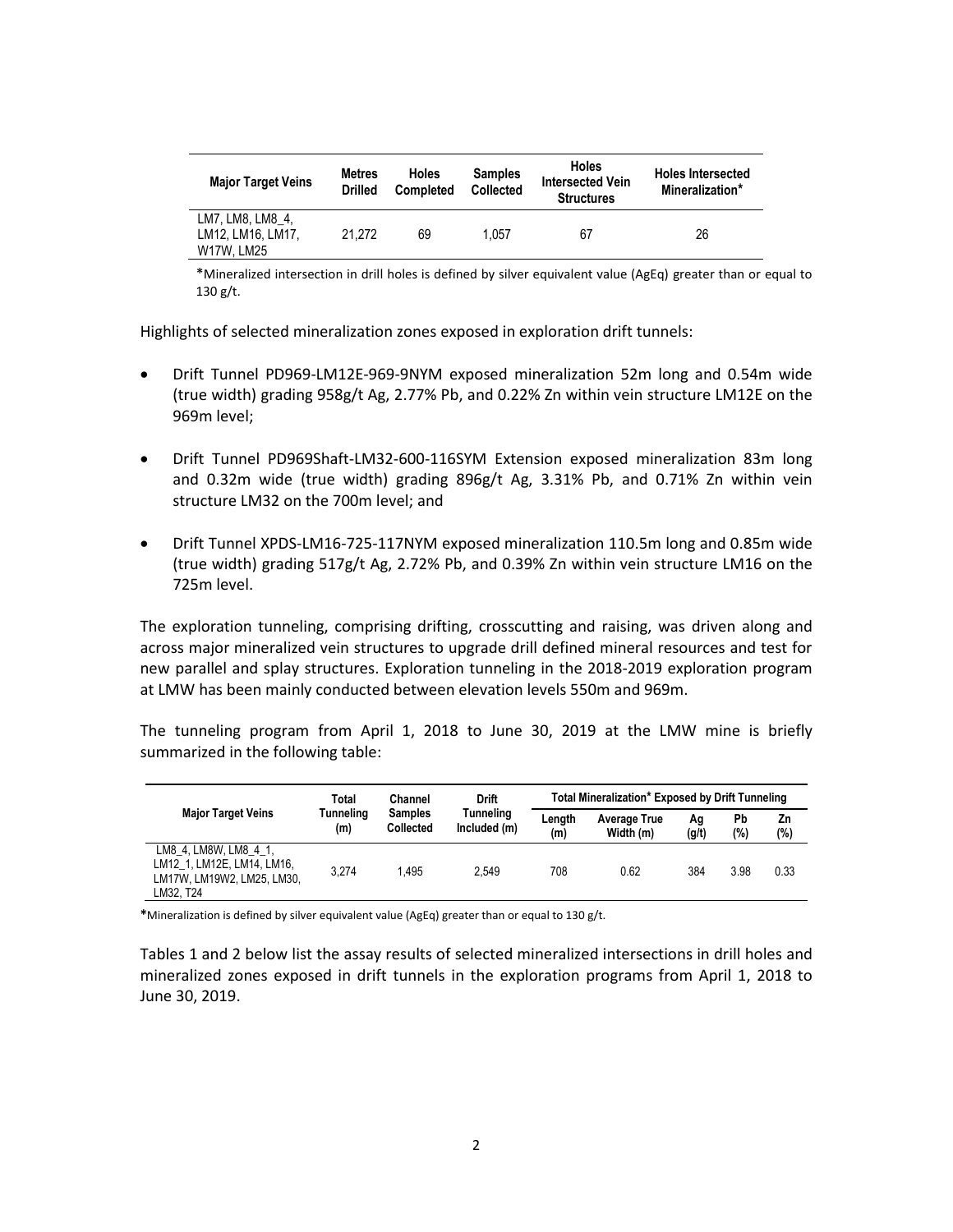| Hole ID   | From<br>(m) | To<br>(m) | <b>Elevation</b><br>(m) | Interval<br>(m) | <b>True</b><br><b>Width</b><br>(m) | Ag<br>(g/t) | Pb<br>(%) | Zn<br>$(\%)$ | Vein          |
|-----------|-------------|-----------|-------------------------|-----------------|------------------------------------|-------------|-----------|--------------|---------------|
| ZKX02XY01 | 269.39      | 270.05    | 506.86                  | 0.66            | 0.53                               | 200         | 4.09      | 2.07         | LM25          |
| ZKX02XY02 | 386.90      | 392.93    | 384.16                  | 6.03            | 4.04                               | 103         | 9.26      | 1.79         | LM25          |
| ZKX3807   | 115.62      | 116.41    | 632.67                  | 0.79            | 0.65                               | 171         | 2.78      | 0.08         | <b>LM17W1</b> |
|           | 334.16      | 334.40    | 450.03                  | 0.24            | 0.16                               | 221         | 0.98      | 0.11         | <b>LM16</b>   |
| ZKX10911  | 468.27      | 468.75    | 533.60                  | 0.48            | 0.41                               | 170         | 1.35      | 0.44         | <b>LM14</b>   |
| ZKX11113  | 228.38      | 228.72    | 950.26                  | 0.34            | 0.29                               | 26          | 0.08      | 0.11         | LM8           |
| ZKX6301   | 150.52      | 152.34    | 724.69                  | 1.82            | 0.81                               | 171         | 1.42      | 0.24         | LM17W         |
| ZKX11111  | 135.86      | 137.20    | 634.31                  | 1.34            | 0.97                               | 1,211       | 11.58     | 0.92         | <b>LM17W1</b> |
| ZKX0914   | 68.22       | 68.82     | 748.02                  | 0.60            | 0.50                               | 171         | 5.62      | 1.11         | <b>LM17W1</b> |
|           | 164.67      | 165.61    | 672.29                  | 0.94            | 0.58                               | 697         | 1.63      | 0.11         | LM17W         |
|           | 8.91        | 9.81      | 1,088.27                | 0.90            | 0.44                               | 345         | 2.08      | 0.08         | LM12E         |
| ZKX0513   | 185.43      | 187.09    | 661.41                  | 1.66            | 1.36                               | 859         | 4.53      | 0.31         | LM17W         |
| ZKX0212   | 9.24        | 9.53      | 1,087.34                | 0.29            | 0.13                               | 133         | 0.79      | 0.17         | <b>LM12E1</b> |
|           | 49.93       | 51.49     | 1,072.10                | 1.56            | 1.12                               | 121         | 0.24      | 0.06         | LM20          |
|           | 171.12      | 171.49    | 1,026.70                | 0.37            | 0.20                               | 280         | 5.38      | 0.71         | <b>LM12</b>   |
| ZKX1301   | 109.54      | 110.16    | 732.24                  | 0.62            | 0.51                               | 311         | 2.24      | 0.31         | $LM8_4$       |
|           | 199.19      | 199.57    | 676.07                  | 0.38            | 0.32                               | 706         | 3.37      | 0.60         | LM17W         |
| ZKX0512   | 149.82      | 150.61    | 1,029.70                | 0.79            | 0.45                               | 55          | 6.38      | 0.30         | <b>LM12</b>   |
| ZKX1302   | 121.20      | 122.42    | 708.19                  | 1.22            | 1.21                               | 661         | 14.00     | 0.28         | <b>LM17W2</b> |
|           | 136.59      | 139.42    | 696.74                  | 2.83            | 1.88                               | 195         | 2.48      | 0.25         | LM8_4         |
| ZKX0917   | 197.20      | 197.52    | 623.42                  | 0.32            | 0.21                               | 148         | 4.84      | 0.16         | <b>LM17W2</b> |
| ZKX10505  | 397.94      | 398.45    | 411.25                  | 0.51            | 0.29                               | 15          | 0.03      | 0.06         | LM30W         |
|           | 584.80      | 585.20    | 322.06                  | 0.40            | 0.28                               | 31          | 6.21      | 0.37         | <b>LM14</b>   |
| ZKX10707  | 494.52      | 495.79    | 402.96                  | 1.27            | 1.02                               | 147         | 0.80      | 0.12         | <b>LM14</b>   |
| ZKX12004  | 28.50       | 29.22     | 885.60                  | 0.72            | 0.43                               | 4           | 0.02      | 0.01         | <b>LM10W1</b> |
| ZKX10108  | 137.59      | 137.82    | 535.31                  | 0.23            | 0.13                               | 133         | 7.89      | 0.04         | LM30          |
|           | 320.29      | 320.64    | 429.27                  | 0.35            | 0.19                               | 229         | 3.95      | 8.30         | LM19W3        |

**Table 1: Selected drilling results from the drilling program at the LMW mine**

**Table 2: Selected mineralized zones exposed by drift tunneling at the LMW mine**

| <b>Tunnel ID</b>       | Target<br>Vein | Level<br>(m) | Length<br>(m) | <b>True</b><br>Width<br>(m) | Aq<br>(g/t) | Pb<br>(%) | Zn<br>$(\%)$ |
|------------------------|----------------|--------------|---------------|-----------------------------|-------------|-----------|--------------|
| SJ969-LM12 1-550-14SYM | LM12 1         | 550          | 68.0          | 0.66                        | 503         | 6.12      | 0.44         |
| SJ969-LM12 1-550-14NYM | LM12 1         | 550          | 9.8           | 0.40                        | 141         | 5.28      | 0.19         |
| PD969-LM12E-969-9NYM   | LM12E          | 969          | 52.0          | 0.54                        | 958         | 2.77      | 0.22         |
| XPDS-LM14-625-109SYM   | LM14           | 625          | 62.0          | 0.65                        | 242         | 2.36      | 0.37         |
| XPDS-LM14-625-109NYM   | LM14           | 625          | 105.0         | 0.60                        | 197         | 1.13      | 0.31         |
| XPDS-LM14-575-113NYM   | LM14           | 575          | 7.5           | 1.56                        | 88          | 4.21      | 0.26         |
| XPDS-LM16-725-117NYM   | LM16           | 725          | 110.5         | 0.85                        | 517         | 2.72      | 0.39         |
| XPDS-LM16-725-111SYM   | LM16           | 725          | 10.0          | 0.29                        | 313         | 1.08      | 0.15         |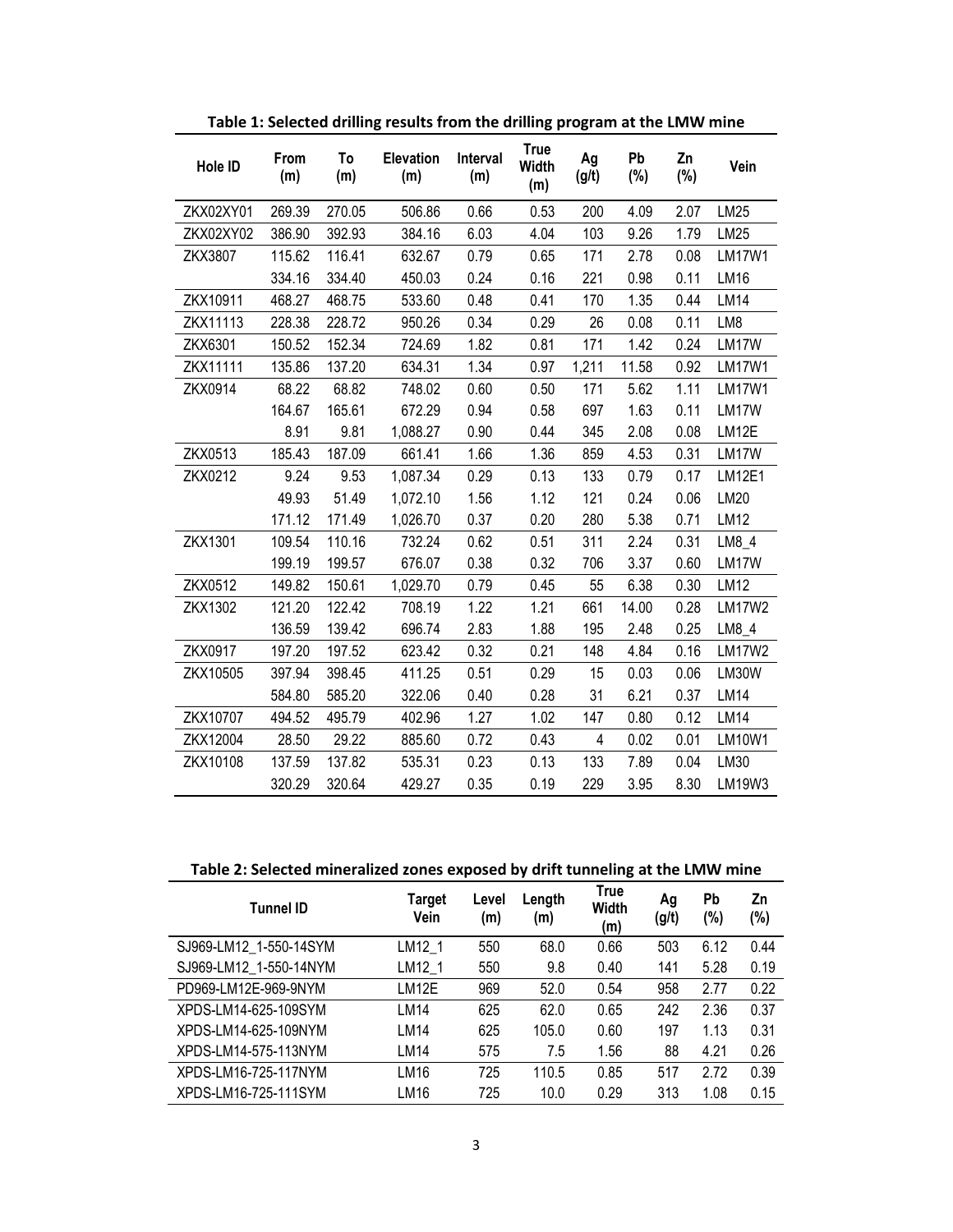| SJ969-LM19W2-550-110NYM    | LM19W2          | 550 | 116.0 | 0.97 | 26  | 8.58 | 0.26 |
|----------------------------|-----------------|-----|-------|------|-----|------|------|
| XPDN-LM19W2-700-122NYM     | LM19W2          | 700 | 10.0  | 0.39 | 880 | 9.29 | 1.40 |
| PD918-LM25-880-4NYM        | LM25            | 880 | 30.0  | 0.56 | 247 | 2.73 | 0.17 |
| SJ969-LM30-600-116SYM      | LM30            | 600 | 100.5 | 0.58 | 711 | 4.81 | 0.27 |
| PD969Shaft-LM32-550-116NYM | LM32            | 550 | 10.0  | 0.42 | 192 | 5.37 | 1.49 |
| PD969Shaft-LM32-600-116SYM | LM32            | 600 | 83.0  | 0.32 | 896 | 3.31 | 0.71 |
| PD924-LM8 4-870-108NYM     | LM8 4           | 870 | 20.0  | 0.40 | 55  | 4.57 | 0.61 |
| PD924-LM8 4-924-104SYM     | LM8 4           | 924 | 10.0  | 0.29 | 27  | 9.34 | 0.08 |
| PD969-LM8 4-969-102SYM     | LM8 4           | 969 | 10.0  | 0.42 | 459 | 3.81 | 0.08 |
| PD924-LM8 4 1-870-108NYM   | LM8 4 1         | 870 | 20.0  | 0.59 | 236 | 2.98 | 0.74 |
| XPDN-LM8W-800-108SYM       | LM8W            | 800 | 15.0  | 1.14 | 675 | 1.91 | 0.19 |
| PD924-T24-835-106NYM       | T <sub>24</sub> | 835 | 25.0  | 0.44 | 144 | 4.81 | 0.32 |

### **Quality Control**

Drill cores are NQ size. Drill core samples, limited by apparent mineralization contact or shear/alteration contact, were split into halves by saw cutting. The half cores are stored in the Company's core shacks for future reference and checking, and the other half core samples are shipped in security-sealed bags to the *Chengde Huakan 514 Geology and Minerals Test and Research Institute* in Chengde, Hebei Province, China, 226km northeast of Beijing, and the *Zhengzhou Nonferrous Exploration Institute Lab* in Zhengzhou, Henan Province, China. Both labs are ISO9000 certified analytical labs. For analysis the sample is dried and crushed to minus 1mm and then split to a 200-300g subsample which is further pulverized to minus 200 mesh. Two subsamples are prepared from the pulverized sample. One is digested with aqua regia for gold analysis with atomic absorption spectroscopy (AAS), and the other is digested with two-acids for analysis of silver, lead, zinc, and copper with AAS.

Channel samples are collected along sample lines perpendicular to the mineralized vein structure in exploration tunnels. Spacing between sampling lines is typically 5m along strike. Both the mineralized vein and the altered wall rocks are cut with continuous chisel chipping. Sample length ranges from 0.2m to more than 1m, depending on the width of the mineralized vein and the mineralization type. Channel samples are prepared and assayed with AAS at Silvercorp's mine laboratory (Ying Lab) located at the mill complex in Luoning County, Henan Province, China. The Ying lab is officially accredited by the Quality and Technology Monitoring Bureau of Henan Province and is qualified to provide analytical services. The channel samples are dried, crushed and pulverized. A 200g sample of minus 160 mesh is prepared for assay. A duplicate sample of minus 1mm is made and kept in the laboratory archives. Gold is analysed by fire assay with AAS finish, and silver, lead, zinc, and copper are assayed by two-acid digestion with AAS finish.

A routine quality assurance/quality control (QA/QC) procedure is adopted to monitor the analytical quality at each lab. Certified reference materials (CRMs), pulp duplicates and blanks are inserted into each lab batch of samples. QA/QC data at the lab are attached to the assay certificates for each batch of samples.

The Company maintains its own comprehensive QA/QC program to ensure best practices in sample preparation and analysis of the exploration samples. Project geologists regularly insert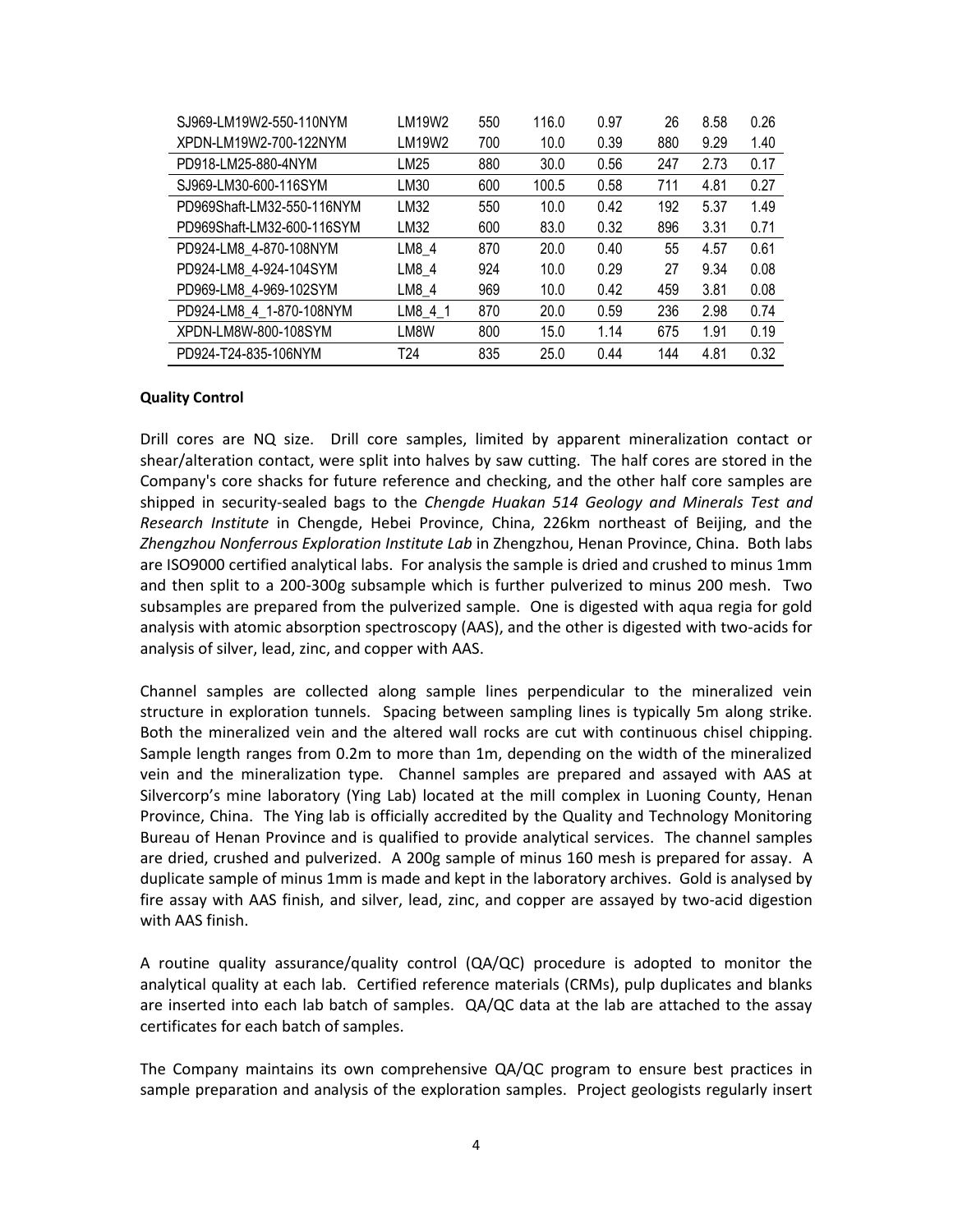CRM, field duplicates and blanks to each batch of 30 core samples to monitor the sample preparation and analysis procedures at the labs. The analytical quality of the labs is further evaluated with external checks by sending about 3-5% of the pulp samples to higher level labs to check for lab bias.

Data from both the Company's and the labs' QA/QC programs are reviewed on a timely basis by project geologists.

Guoliang Ma, P. Geo., Manager of Exploration and Resource of the Company, is the Qualified Person for Silvercorp under NI 43-101 and has reviewed and given consent to the technical information contained in this news release.

## **About Silvercorp**

Silvercorp is a profitable Canadian mining company producing silver, lead and zinc metals in concentrates from mines in China. The Company's goal is to continuously create healthy returns to shareholders through efficient management, organic growth and the acquisition of profitable projects. Silvercorp balances profitability, social and environmental relationships, employees' wellbeing, and sustainable development. For more information, please visit our website at [www.silvercorp.ca.](http://www.silvercorp.ca/)

### **For further information**

Lon Shaver Vice President Silvercorp Metals Inc.

Phone: (604) 669-9397 Toll Free: 1(888) 224-1881 Email: investor@silvercorp.ca Website: www.silvercorp.ca

### **CAUTIONARY DISCLAIMER - FORWARD LOOKING STATEMENTS**

Certain of the statements and information in this press release constitute "forward-looking statements" within the meaning of the United States Private Securities Litigation Reform Act of 1995 and "forwardlooking information" within the meaning of applicable Canadian provincial securities laws. Any statements or information that express or involve discussions with respect to predictions, expectations, beliefs, plans, projections, objectives, assumptions or future events or performance (often, but not always, using words or phrases such as "expects", "is expected", "anticipates", "believes", "plans", "projects", "estimates", "assumes", "intends", "strategies", "targets", "goals", "forecasts", "objectives", "budgets", "schedules", "potential" or variations thereof or stating that certain actions, events or results "may", "could", "would", "might" or "will" be taken, occur or be achieved, or the negative of any of these terms and similar expressions) are not statements of historical fact and may be forward-looking statements or information. Forward-looking statements or information relate to, among other things: the price of silver and other metals; the accuracy of mineral resource and mineral reserve estimates at the Company's material properties; the sufficiency of the Company's capital to finance the Company's operations; estimates of the Company's revenues and capital expenditures; estimated production from the Company's mines in the Ying Mining District; timing of receipt of permits and regulatory approvals; availability of funds from